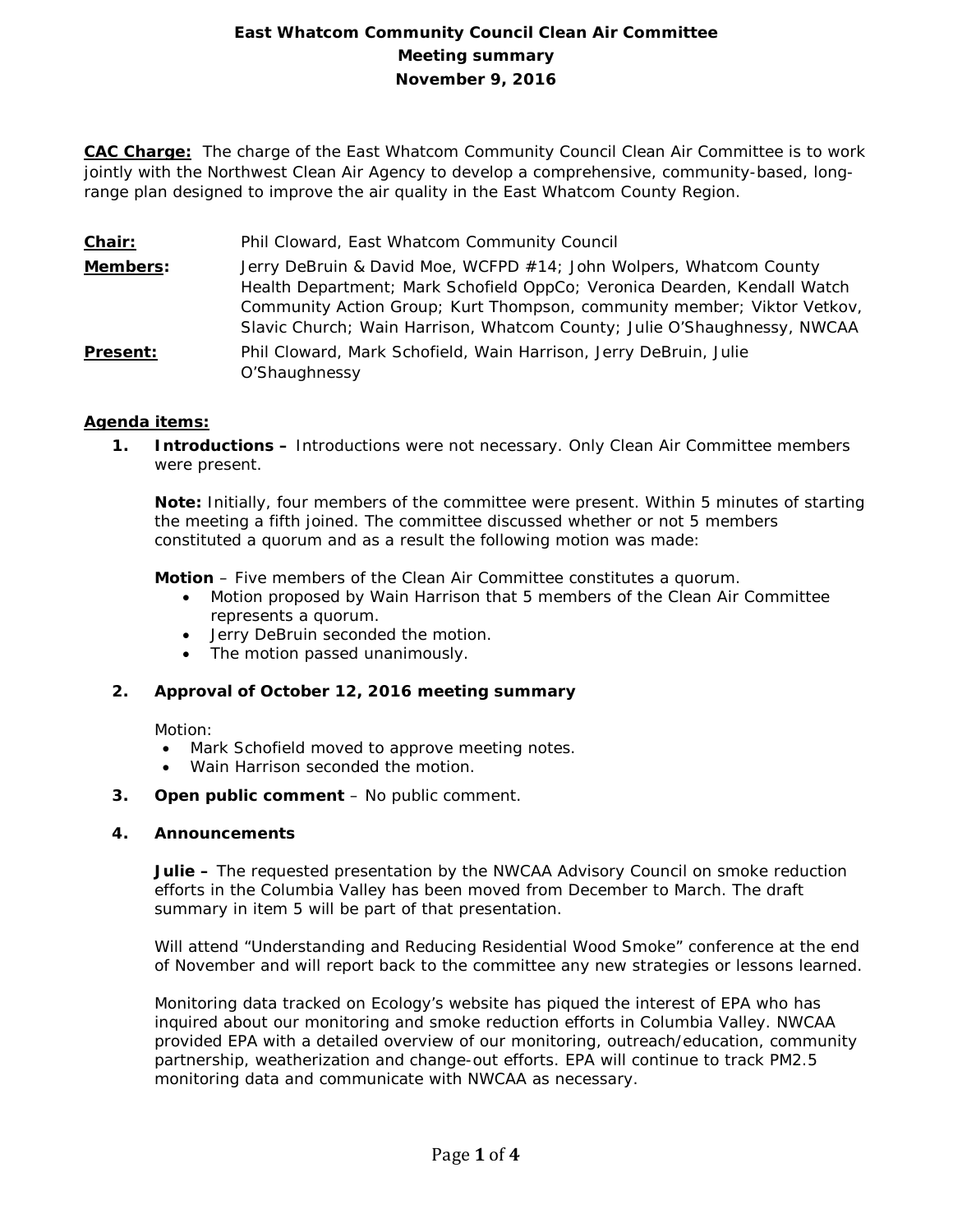The Clean Air Committee's continued efforts and goal to improve air quality in the Columbia Valley is critical, now more than ever to stay in attainment with the federal health-based standard for particulate matter (PM2.5).

## **5. Review draft Columbia Valley programs & activities**

**Julie –** Asked for feedback regarding the 5-page draft summary recognizing that it's quite detailed. As provided, the format is useful for committee members and future planning, but is not intended to be used in outreach to stakeholders because of its level of detail.

**Mark –** Commented that a detailed summary document of the committee's activities and accomplishments is very useful. Asked if the committee has always been the "Clean Air Committee".

**Phil –** Originally, the group was called "The Wood Smoke Reduction Group," but changed shortly after that to the Clean Air Committee.

**Mark -** For items on the last page that have no dates, but are on-going, indicating "ongoing" would be helpful. Also, an incorrect date was noted in line-item 62.

**Phil –** The summary provides a solid representation of what the committee has accomplished so far. If used for outreach purposes, a condensed version would be more appropriate. It is also a very good supplement to the CAC strategic plan.

**Wain** – Recommended calling the summary "Columbia Valley programs, activities and achievements".

**Julie –** Revisions suggested by committee members will be made and the document will become "final" as of November 9.

### **6. Cord wood vendors and vouchers**

**Mark –** Unfortunately, the pilot project was not successful. Prior to our last scheduled meeting, Lorena Shah sent out the RFQ, posted it in several places and extended the deadline. Even with the deadline extension no applications were received and the two vendors from the previous year were contacted, but neither were viable participants. The net result is no cord wood.

**Julie –** Asked if there is a known reason as to why no participation.

**Phil –** Commented that the program (LIHEAP) starts too late in the wood-heating season.

**Jerry –** Asked if the price-per-cord or the cost of insurance was a deterrent.

**Phil –** Doesn't think the price-per-cord or the cost of insurance was the issue. It may have more to do wanting to maintain operation as a private enterprise and the restriction of the LIHEAP timeframe.

The results of the pilot program have provided a learning opportunity to develop a different program. Perhaps one where wood is purchased then sold to the Opportunity Council for LIHEAP customers. The LIHEAP program starts too late in the heating season for private vendors, thus the need to purchase wood prior to October to ensure seasoned wood.

**Wain –** The purchase of wood earlier in the year would probably be more successful. The question becomes where to store it and how distribute it.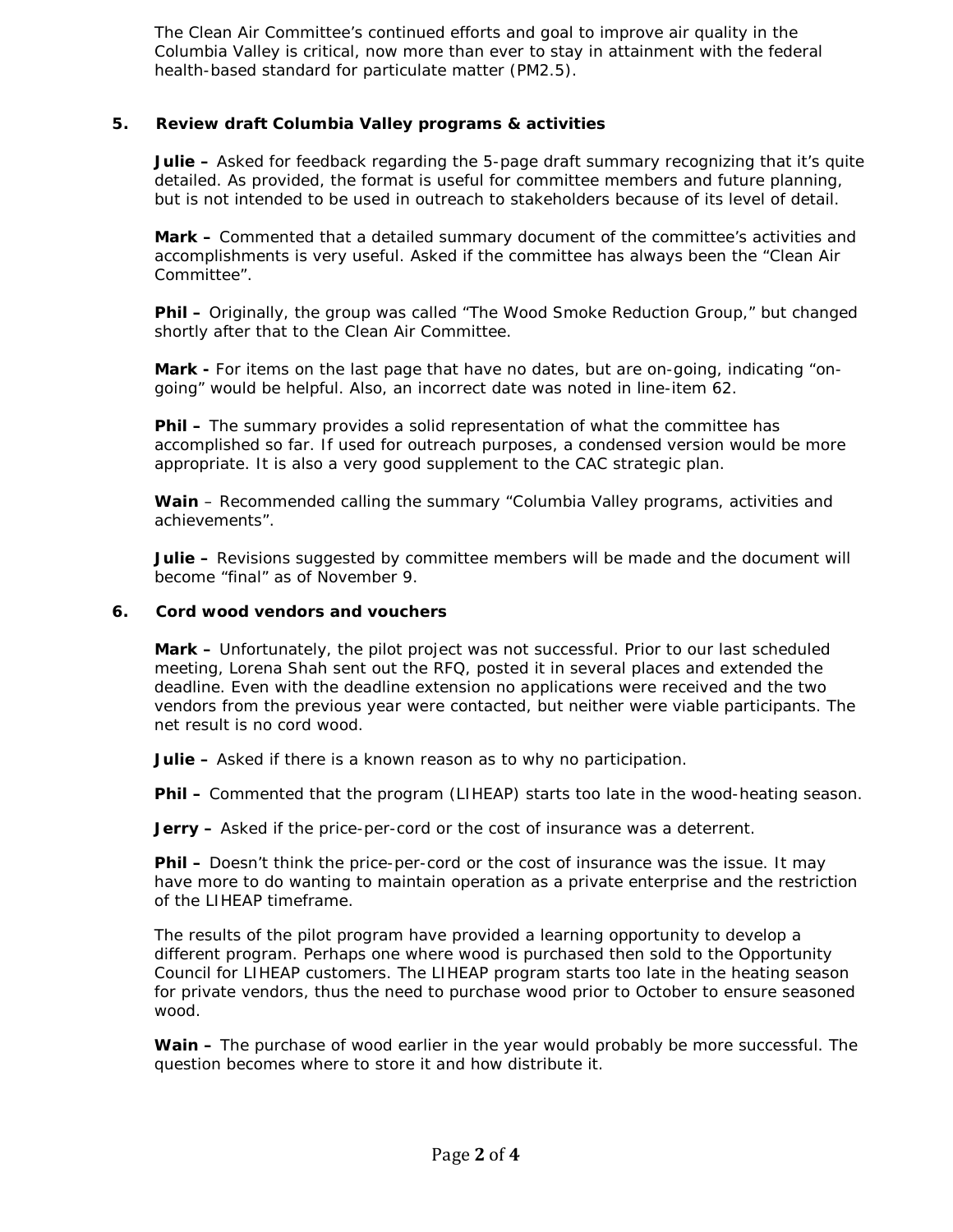**Phil –** Agreed that the program described by Wain has the greatest degree of success and would provide the greatest benefit to the community by making dry wood available. This may require the Opportunity Council using their resources to help develop a cooperative wood program as discussed with Dave Finet.

**Wain & Mark –** Commented that having agreements with vendors to deliver dry wood prior to the season would be beneficial because it would eliminate the need for storage and handling the wood more than once.

**Mark –** Opportunity Council energy assistance staff has done a good job educating eligible clients about pressed-wood assistance which provide a dry source of fuel.

**Phil –** Pressed-wood logs have been a program emphasis and are expensive.

**Julie –** Where do we go from here? Is there flexibility to purchase wood outside of the formal LIHEAP season?

**Phil –** Pursuit of cord-wood may be another aspect of the biomass pursuit.

**Wain –** Proposed the early purchase of wood via the LIHEAP program be a secondary pursuit.

**Phil –** A program designed outside of the Opportunity Council may provide a worthwhile community/job benefit. And the sweat equity with handling and distributing the wood may place a greater value on the commodity. We tried the vendor/Opportunity Council approach. Perhaps now it's time to pursue a different approach with more flexibility.

**Mark –** Will check to see if there is flexibility in the use of LIHEAP funds outside of the tradition heating season of October through March.

**Wain –** Asked if there's a possibility of working a "season-ahead". For example, purchasing a known amount a previous season to fulfill the demand of the next heating season.

**Julie –** Asked if there is an estimate on how many cords of wood would be needed by participants to heat their homes during a heating season.

**Mark –** Determining the need was one of the objectives of the pilot program. LIHEAP program awards depend on heating system and individual qualifying level.

**Wain –** There may be an opportunity to operate two programs simultaneously and separately to address community need.

**Mark –** Will bring back information regarding the scale and monetary investment of the LIHEAP program.

**Phil –** Commented that an original intent of the pilot program was to gather accurate information about the number of people burning wood in the valley and determine the need for dry fuel.

**Jerry –** A solid number of people are preparing for winter by keeping an adequate amount of dry wood stored and ready for burning. Is the amount of wood adequate because of their preparation or because of weather conditions?

**Phil –** After a general discussion regarding pellet stoves, Phil is still curious about how to address the exhaust challenge of changing from a wood stove to a pellet stove.

In light of the pilot program's challenge, how do we move forward to identify and utilize flexible funding to support a wood-bank type program? Support and funding from the Port of Bellingham in the development of the light industrial property may be a viable option.